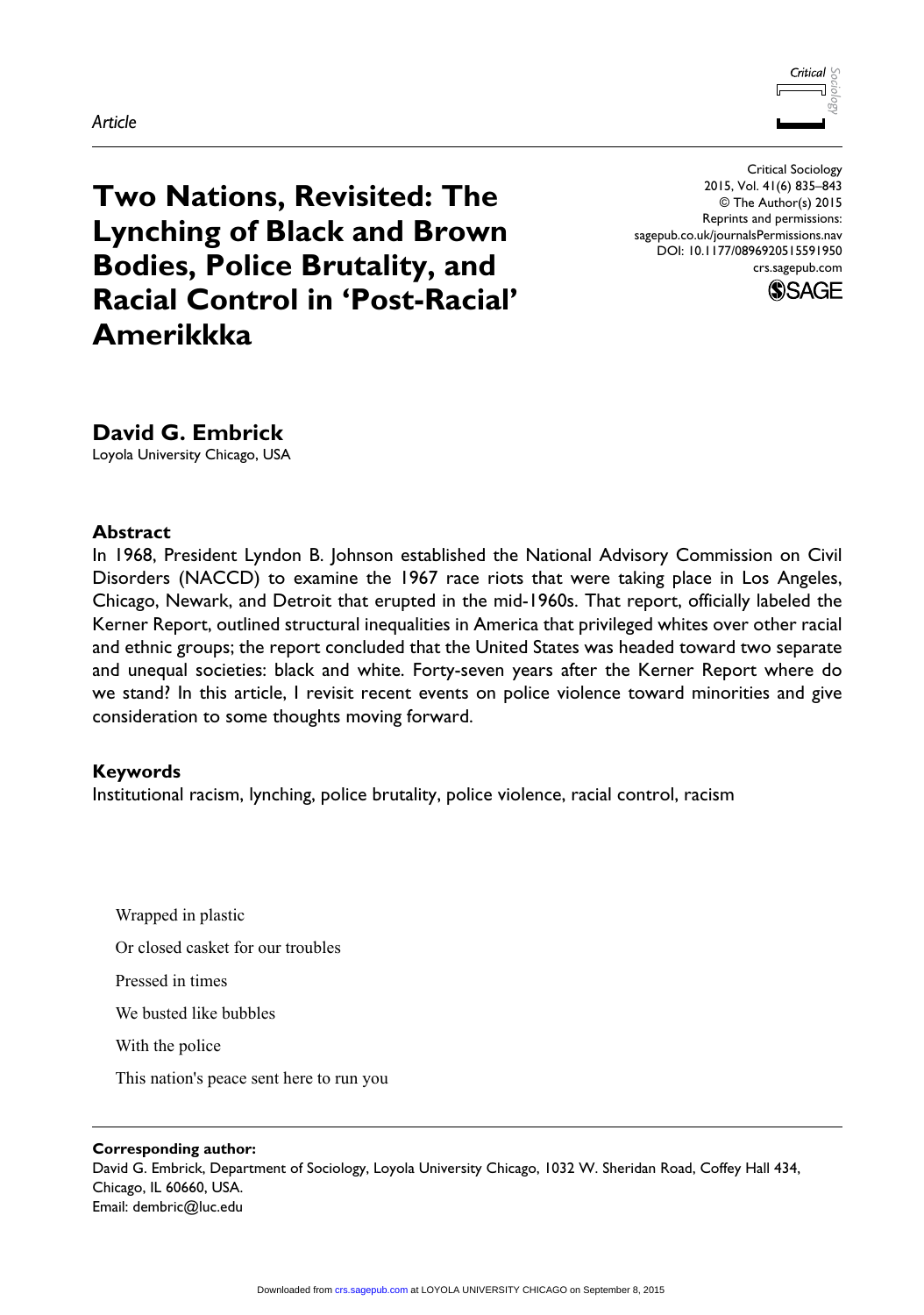Now look at what this crooked world has come to …

…They don't give a fuck about us

While I'm kickin rhymes, getting to their children's minds

Now they give a fuck about us

They wanna see us die, they kick us every time we try

They don't give a fuck about us **(**Tupac Shakur)1

### **Introduction**

On 19 April 2015, 25-year-old Freddie Gray was pronounced dead after having sustained massive injuries to his larynx, vertebrae, and his spine where it was reported that it was 80 percent severed from his neck. Although the Baltimore authorities were quick at first to admit that the police did not follow procedure in both the immediate and timely medical care that Mr Gray needed and was denied, and were neglectful in Mr Gray's safety (i.e., failure to buckle Mr. Gray in the van as he was being transported to the police station), there continues to be silence and denial on the violence that Mr Gray was exposed to during his arrest. Ultimately, Freddie Gray's death was deemed a homicide and as I write this, a grand jury has indicted six officers with various counts of seconddegree heart murder, involuntary manslaughter, and second-degree assault.2 While many race and social justice scholars and activists have expressed relief with the outcome, some have clearly noted that this particular action represents only a start in terms of what needs to happen to adequately address illegal actions by the police,3 and the institutional racism that runs rampant in the US criminal justice system and prison industrial complex.

Regardless of the ultimate outcome of these six police officers, they are outliers in a society that views police officers as legitimate in their authority and capacity to control black and brown bodies, bodies that are often viewed as less valuable to whites and whites' property. If this were untrue, how do we explain the consistent patterns of social inequalities that treat whites as victims and minorities as perpetrators? How do we explain that the six officers indicted in Mr Gray's death had bails set lower than Allen Bullock, the 18-year-old young man who turned himself in for vandalizing a Baltimore City police vehicle? If Mr Bullock were white instead of black, one wonders if he might have been applauded as a "reveler" looking to just have some rebellious fun against the police such as was seen during the 2014 New Hampshire pumpkin festival riot,4 or the so-called "rallies" such as the one that occurred after University of Kentucky's loss in the 2015 March Madness tournament in which the looting, car-flipping, and fire incidences were calmly explained away as fans "blowing off steam" (see Reeves, 2015). Indeed, how do we explain the sheer violence, distain, and anger toward brown and black bodies—such as recently captured by Cleveland Police Officer Michael Brelo, who not only killed two black unarmed men who led police on a high-speed car chase in 2012, but who also felt it necessary to shoot Malissa Williams and Timothy Russell 49 times and at one point climbed on to the hood of their car and reloaded his gun in order to keep shooting after all of the other officers had already stopped firing (see Smith and Southall, 2015). Other Cleveland Police Officers must have felt similar to Brelo when they decided to kill 12-year-old Tamir Rice for brandishing a toy gun. As of this writing, no one has been charged in Tamir's death; Officer Michael Brelo was acquitted of manslaughter charges in May 2015.

The blatant disregard for black and brown bodies and racialized acts of social control is evident with the recent murders committed by police officers (or vigilantes) across the nation. Tanisha Anderson, Eric Garner, Rekia Boyd, Yvette Smith, Trayvon Martin, Michael Brown, Miriam Carey, Jonathan Ferrell, and Tamir Rice only represent a small number of blacks who have been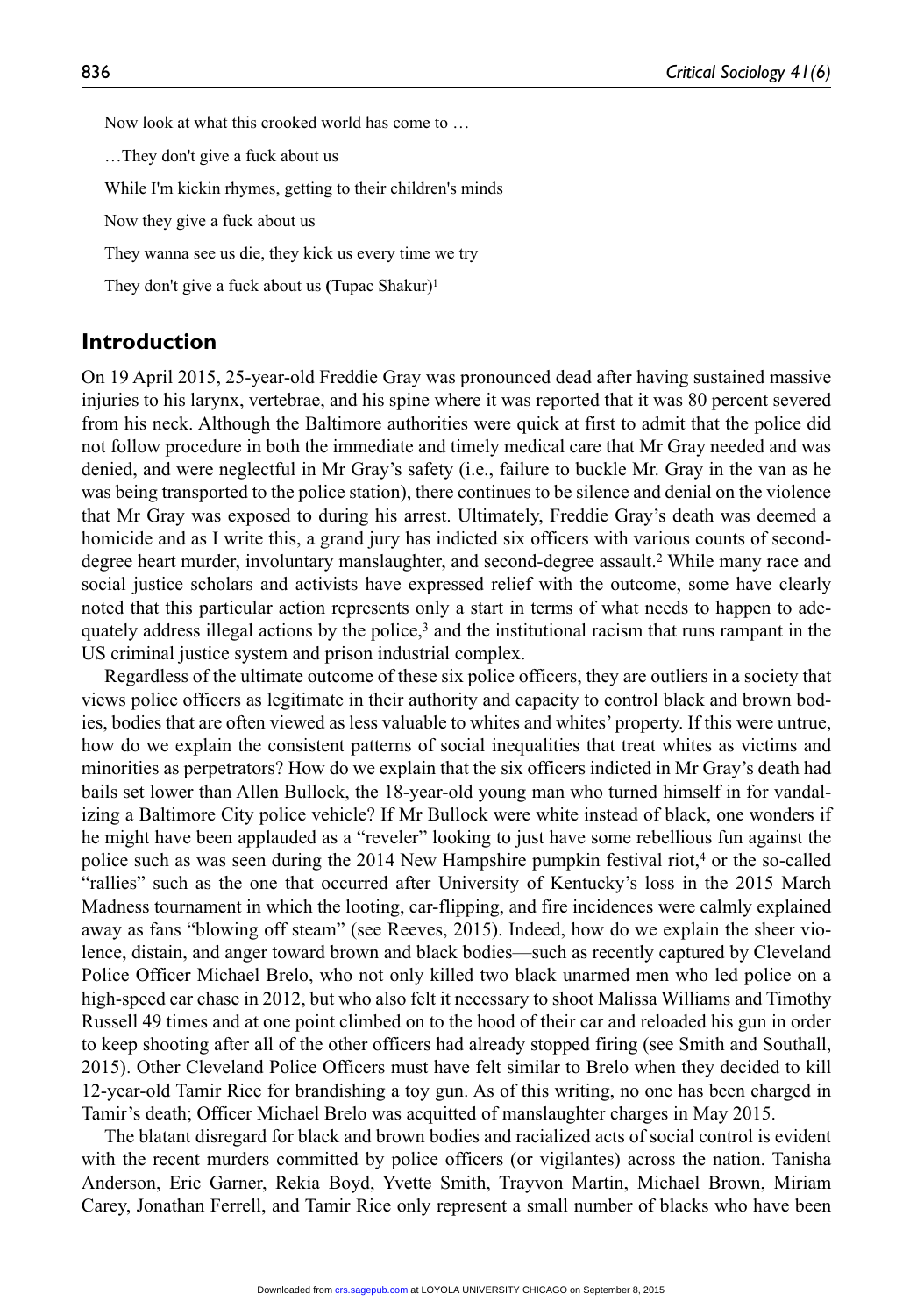killed at the hands of police in the US. Indeed, Mappingpoliceviolence.org reports that over 300 blacks were killed by police in 2014.<sup>5</sup> The murder of brown and black bodies and the frequencies in which they take place are not outlier accidental situations, nor are they reflective of the excuses that have come to be standard police responses to these situations—fear of personal safety. Rather, these murders point to the systemic and racialized ways in which murdering brown and black bodies have become normative practice in US society.

But it is not only the overt disregard for black and brown lives that should offend us, it is also the spectacle of racial oppression—for example, the fact that Michael Brown's body was left on the street for hours after he was killed by police officer Darren Wilson—that points to just how little has changed in American race relations since the days of Jim Crow. In fact, race scholars such as Michael Omi, Howard Winant, Eduardo Bonilla-Silva, Joe R. Feagin, Michelle Alexander, and countless others have noted that one could look at modern day race practices (and the need for racial spectacle) as old perfume repackaged in a new bottle. Thus, the legitimacy given to police agencies represents a rearticulation of slavery and Jim Crow era practices specifically designed to socially control people of color (Alexander, 2010; Bonilla-Silva, 2001). These modern day lynchings serve today in much the same way that they did in the past—as a way to illustrate and highlight white supremacy and emphasize minorities' place in a racialized social system. As people try to make sense of the escalation of police brutality and violence on poor people and people of color in a supposed era of colorblindness, one thing is clear—that social scientists and sociologists, in particular, have failed to take a central role in helping to reshape a nation that continues to control and punish minorities for the color of their skin and/or their non-European phenotype.

## **We Live in Two Nations**

This is our basic conclusion: Our nation is moving toward two societies, one black, one white–separate and unequal. (National Advisory Commission on Civil Disorders, 1968)<sup>6</sup>

In 1968, President Lyndon B. Johnson established the National Advisory Commission on Civil Disorders (NACCD) to examine the 1967 race riots that were taking place in Los Angeles, Chicago, Newark, and Detroit that erupted in the mid-1960s. That report, also referred to as the Kerner Report after the chair of NACCD, Illinois Governor Otto Kerner, Jr, outlined in detail the deepening racial division between blacks and whites in the US that was directly related to existing structural inequalities that privileged whites: "What white Americans have never fully understood but what the Negro can never forget–is that white society is deeply implicated in the ghetto. White institutions created it, white institutions maintain it, and white society condones it" (1968: 1). The most famous line of the Kerner Report was their conclusion that the US is moving toward two separate and unequal societies, one black and one white. This report, while painstakingly to the point with race matters at the time, was certainly not groundbreaking news, at least not to social scientists such as Gunner Myrdal who outlined America's hypocrisy toward social justice in his 1944 book, *An American Dilemma: The Negro Problem and Modern Democracy*, or W.E.B. Du Bois (1903) who predicted the challenge of the 20th century would be continue to be the problem of the color line. Nonetheless, the Kerner Report was instrumental for showcasing America's hypocrisy in its claim of being a global leader (and judge) of democracy and equality. Further, the report was instrumental in highlighting one of the top grievances<sup>7</sup> blacks had mentioned regarding consistent inequality in their cities that was largely ignored: police practices.

Andrew Hacker's notable 1992 book, *Two Nations: Black & White, Separate, Hostile, Unequal*, painted a picture of America 25 years after the publication of the Kerner Report. That picture was bleak, harsh, and yet reflected the reality of black and brown lives that was strikingly different from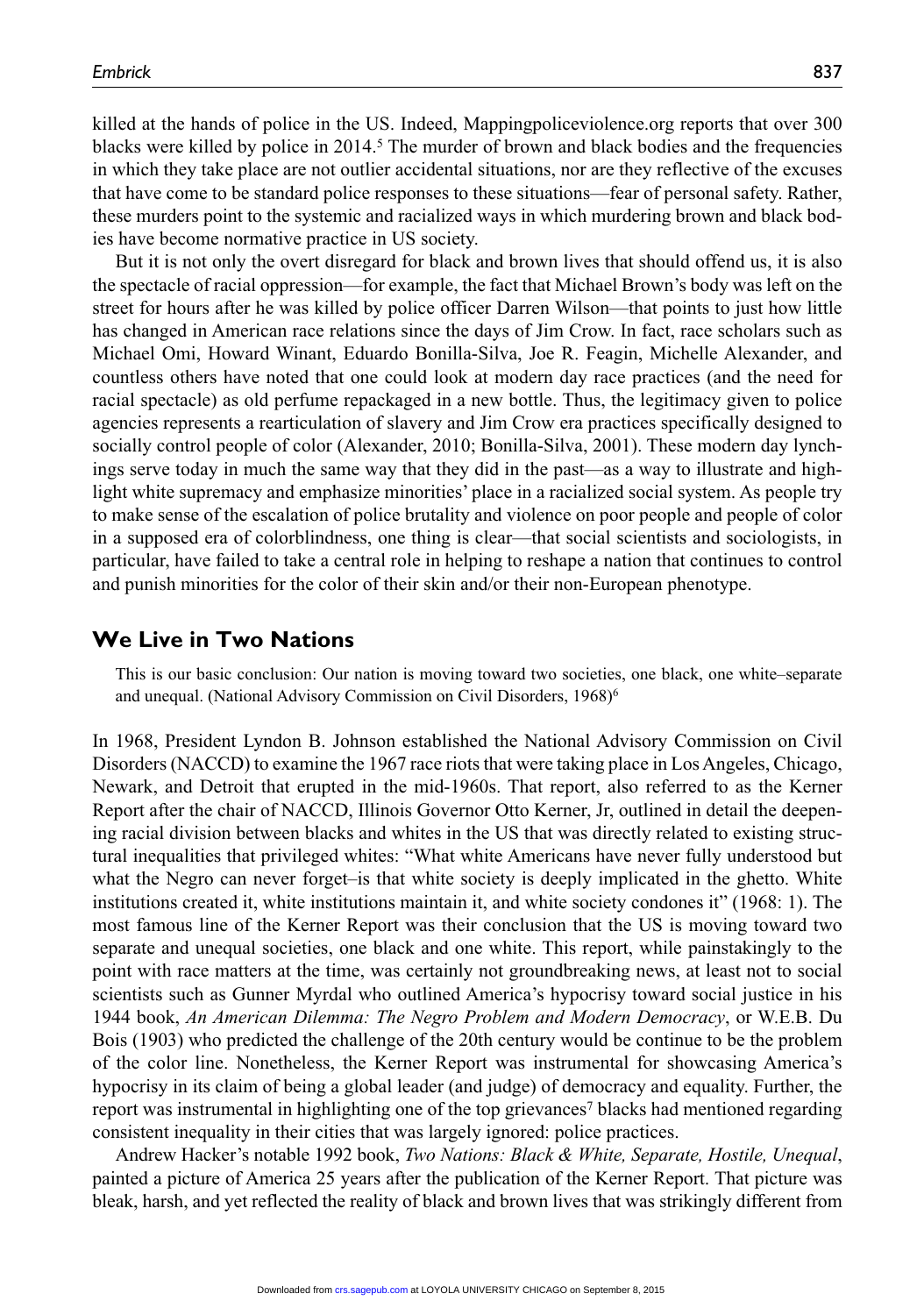the lives of whites. Being black in America meant significantly more obstacles to economic, educational, or political success in comparison with their white counterparts. It also meant more resentment and animosity for blacks who became successful in their endeavors—and a questioning of the legitimacy of their success. And it meant increased surveillance of, and violence toward, minorities by state agencies and federal police agencies (Bonilla-Silva, 2001). Yet, for as much as whites seem to think that blacks have it made in the US, most whites would never trade their skin color with blacks.8 The basic conclusion of Hacker's book was that the lives of minorities in the US in 1992 continued to be no different than what outlined in the Kerner Report. And white responses to racial inequality in America has been one that exacerbates stereotypes in a way that ultimately leads to justifying the control of, and racial violence toward, black and brown bodies. Forty-seven years after the Kerner Report, where do we stand on race relations in the United States? Specifically, where do we stand on violence toward and control of black and brown bodies in our so-called era of colorblindness? And what are some thoughts we might consider moving forward?

#### *Views on Race in the US*

There is no denying that race continues to affect the lives of countless brown and black folks in America today—unless, of course, you are white. Although this statement may seem harsh, but the truth of the matter is that 50 plus years after the passing of the Civil Rights Act of 1964 and over 150 years after the Emancipation Proclamation in 1863, many minorities say that race relations between whites and minorities have either not changed or have gotten worse.

The contrast between views on race relations in the US is most stark between blacks and whites. For example, according to the 2014 national survey conducted by the PEW Research Center, fewer blacks today than five years ago believe that blacks and whites get along "pretty well" or "very well," a drop from 76 percent to 64 percent (Lovelace, 2014). In contrast, whites are more optimistic regarding race relations these days (Wang, 2014). Blacks are also more skeptical of police shootings of minorities than whites and more likely to believe race to be a central factor in the shootings.9 Whites are three times more likely than blacks to believe there will be fair investigations into any shootings of brown or black bodies by the police or white vigilantes. And three out of four blacks polled said they expect relations between minorities and the police will get worse in the coming year.

A 2015 Poll conducted by CNN/ORC found that 69 percent of minorities think that the US criminal justice system favors whites over blacks. This compares with 42 percent of whites who believed the same. In another question, when asked whether they believed that blacks have as good a chance as whites to get jobs for which they are qualified, whites (81 percent) were twice as likely as blacks (45 percent) to claim "as good a chance." The differences in views between whites and minorities continue to highlight the two worlds in which we live, where one group (whites) continues to be afforded more opportunities, dignities, and rights over other groups (minorities).

### *Violence toward Minorities*

The US has long has a fascination with black bodies. From days of slavery to the years of Jim Crow to the post-Civil Rights Era, black and brown bodies have been controlled and put on display as an affirmation of white superiority. This fixation is particularly notable when it comes to black male bodies. As Bonilla-Silva (2001), Feagin (2006), and others have noted, the regulation of brown and black bodies—once the purview of slave overseers and night patrols, overt and violent racist organizations such as the Ku Klux Klan, and individual whites—have become largely replaced by state agencies such as the criminal justice system, and local and federal police (Marable, 1997).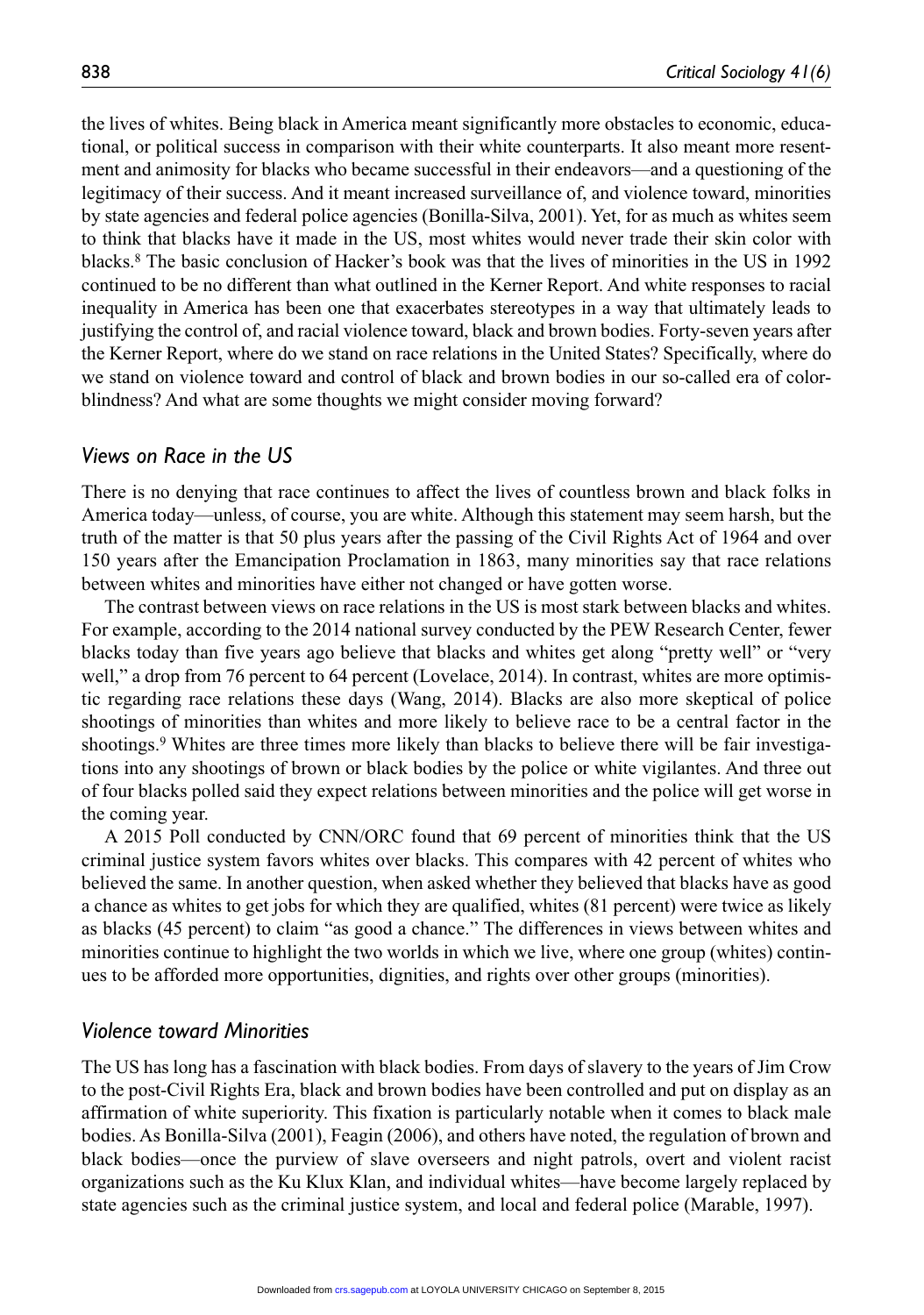In a US racialized social system, Bonilla-Silva (2001) argues that while the level of violence towards blacks and other minorities by the police has always been high, the phenomenal growth of police departments since the 1960s has allowed these state agencies to become the primary agents of social control of brown and black bodies. The media portrayal of minorities as violent perpetrators in need of social control allows for legitimation in many whites' eyes for extreme police brutality and mass incarceration as a new form of lynching for the 21st century (Alexander, 2010; Smith, 1995). The violence of police toward minorities is not a new phenomenon. It has been an ongoing issue in a US society that fears, loathes, and seeks control over minorities. Racial incidents of police brutality toward minorities today (e.g., Michael Brown, Eric Garner, Freddie Gray, Miriam Carey, etc.) mirror racial incidents just 25 years ago (e.g., Rodney King, Anthony Baez, Ahmed "Amadou" Diallo, etc.). Similar to Malissa Williams and Timothy Russell who was shot at 137 times by 13 Cleveland police officers (49 times by Officer Brelo alone), Ahmed "Amadou" Diallo, for instance, was shot at 41 times by New York police in 1999 while standing in front of his apartment building (Ruderman and Goodman, 2012). Like Williams and Russell, Diallo was unarmed.

# *Media Lies and Deceits*

Contributing to whites' justification of violence toward brown and black bodies by both police and the larger criminal justice system is the media. No different than in the past, media not only continue to stereotype minorities as violent offenders that need to be controlled, they distort images and language in ways that provide privilege to whites who are almost always portrayed as innocent victims. Charles M. Blow, in a 2015 *New York Times* op-ed noted that calling protesters of the murder of Freddie Gray a "lynch mob" was a profound overreach and misuse of language that in no way resembled past (and present) violence toward minorities by whites. While not suggested directly by media (the term "lynch mob" was uttered by Baltimore police union president, Gene Ryan), the media no doubt added fuel to the fire with their 24 hour coverage of more angry protesters—protesters who represented only a small portion of the larger peaceful folks who attended protests across the nation against the brutality, murder, and injustice of police violence toward brown and black bodies. That blacks and other minorities continue to be stereotyped as violent (Embrick and Henricks, 2013; Entman and Rojecki, 2001; Stromberg, 2006) and therefore in need of control has direct consequences for minority lives as it justifies (in whites eyes) police harassment and continued violence toward minorities (Alexander, 2010; Cole, 1999; Russell, 1998), even for what are typically phantom offenses (Russell, 1998). White perpetrators of crimes are almost never portrayed the same by media in comparison with minorities. A recent story by CNN (Kohn, 2015) was one of the few commentary published on double standards of coverage by media on events by race. For instance, media coverage on the deadly shootout by white biker gangs (or "biker clubs" as reported in some media outlets) in Waco, Texas in May 2015 failed, for the most part, to mention the race of the perpetrators, failed to make commentary on the white on white violence, and failed to discuss how whites were destroying their own communities. This might not be an issue except for the fact that such commentaries are almost always made about minorities. Once again white privilege allowed for what was arguably one of the most brutal and violent events in recent Texas history—in which nine people lost their lives and 170 were arrested—to disappear, unexamined.

# *The Burden of Black Women*

The coverage of black and brown male bodies in the media stands in stark contrast with that of black and brown females. While there is no denying that we should be concerned by the brutal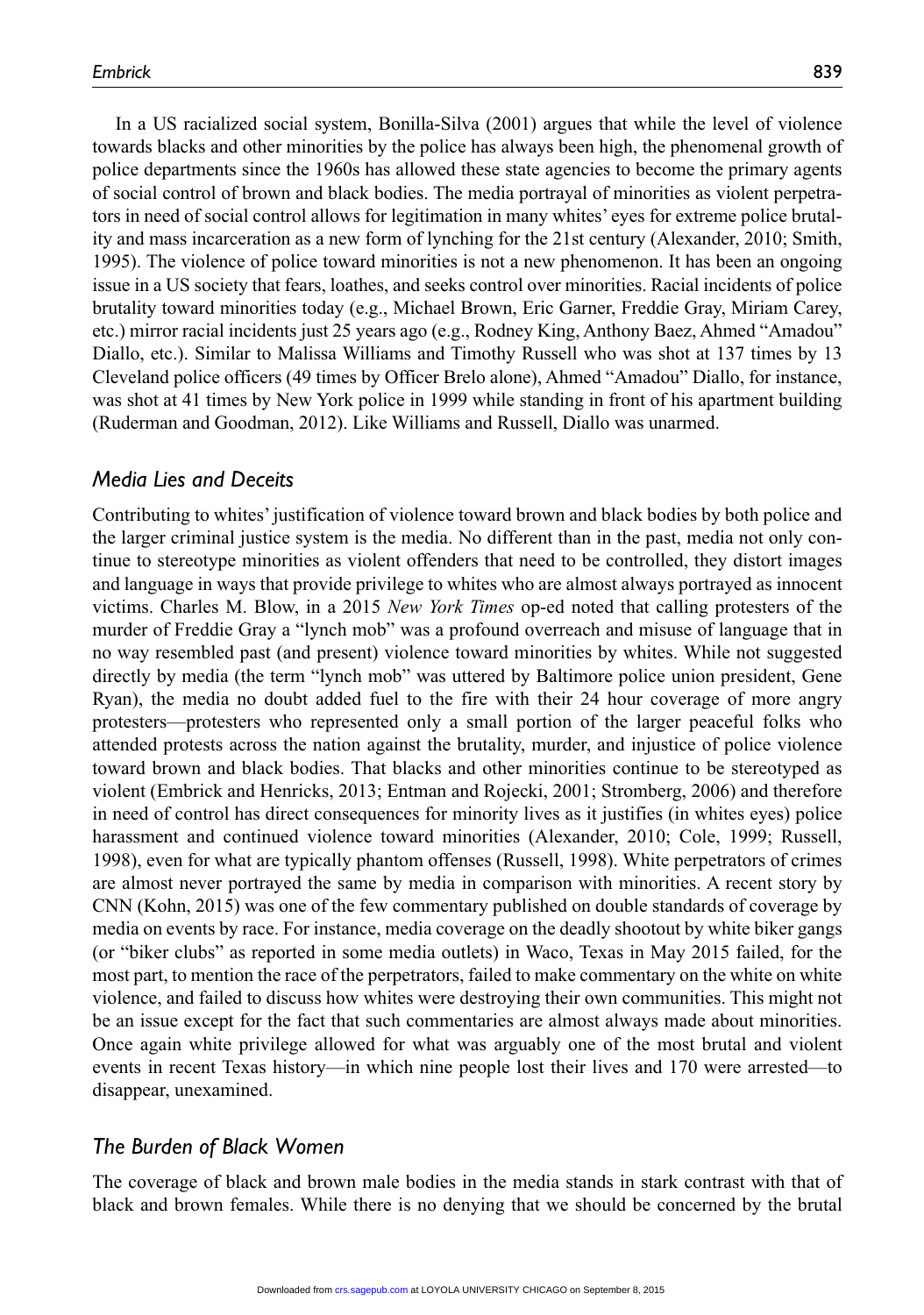murders of Tamir Rice, Eric Garner, Michael Brown, Freddie Gray, and countless other minority men these past few years, one wonders about the media coverage of black and brown women who have also lost their lives at the hands of police officers.<sup>10</sup> Where is the news coverage of Tanisha Anderson who found herself with her face slammed to the ground with a knee to her back by a police officer who was called by her mother to help with a mental episode she was having that day? Her death was ruled a homicide. Where was the extensive coverage of Miriam Carey, who had her one-year-old daughter in the car with her when she was shot at by US Secret Service and Capital police officers? Or Shelly Frey, a 27-year-old black woman who was killed in 2012 by an off-duty sheriff's deputy after allegedly being caught stealing from a Walmart store. The fascination with black bodies is a long history of white supremacy that discards the humanity of both black men and women but has largely ignored violence toward black women while celebrating violence toward black men (Savali, 2014). In a white supremacist, capitalist, and patriarchal society, black women, and the violence toward them, are rendered invisible (Marable, 1997). The sexual degradation of black women and their unheard pleas are captured most vividly by W. E. B. Du Bois (2003: 75) in his originally titled poem, "The Burden of Black Women":

And crying and sighing and crying again as a voice in the midnight cries,—But the burden of white men bore her back and the white world stifled her sighs.

## *Dying While Indigenous or Latino/a*

Missing equally from media coverage is the police violence toward Indigenous Americans and Latino/a immigrants in the US. In the past 16 years, Indigenous Americans tied with blacks for the number of folks killed by police officers in America (see Cheney-Rice, 2015). While representing just over 10 percent of the black population in the US, this means that Indigenous Americans are being murdered at an alarming rate, yet one in which most folks remain unaware. Similarly, recent polls have found that a majority of Latino/as fear law enforcement officials, both Border Patrol and local police. The circumstances between the deaths of Indigenous, Latino/as and blacks are resoundingly similar. In fact, as protests were garnering media attention for the murders of Michael Brown and Eric Garner, 2014 came to be silently known as one of the worse times in recent history for Native Americans who have been subjugated historically to death and violence by a white supremacist state.<sup>11</sup> As reported in a recent CNN story (Moya-Smith, 2014), in comparison with other racial groups, Native Americans are the most likely group to be killed by police in America. And violence toward Latino/as by the police are routinely dismissed as Latino/as are often seen as "illegal" in the US and therefore criminal, and deserving of whatever punishment they receive—as seen in the case of Antonio Zambrano-Montes, a Mexican migrant worker who was unarmed when Pasco, Washington police officers shot and killed him on 10 February 2015 (see Planas, 2015). The violence toward Indigenous Americans and Latino/as in the US is nothing new. Since Europeans set eyes toward murdering Indigenous Americans for their resources in the 15th and 16th centuries (Berkhofer, Jr., 1978; Cornell, 1988), and used Latino/as as controlled labor (Montejano, 1987), both groups, similar to blacks in the US, have been cast as violent savages in need of control by whites. Both groups have been targets of extreme violence and continue to be cast as outsiders.

## **Conclusion: Is There a "Real" Solution in Sight?**

Being a minority in the US, for many brown and black folks, continues to mean living a world different from whites. It means, as Toni Morrison once noted at the 1986 International PEN Congress, never feeling as if one were American (Haskins, 2002: 100). It means telling your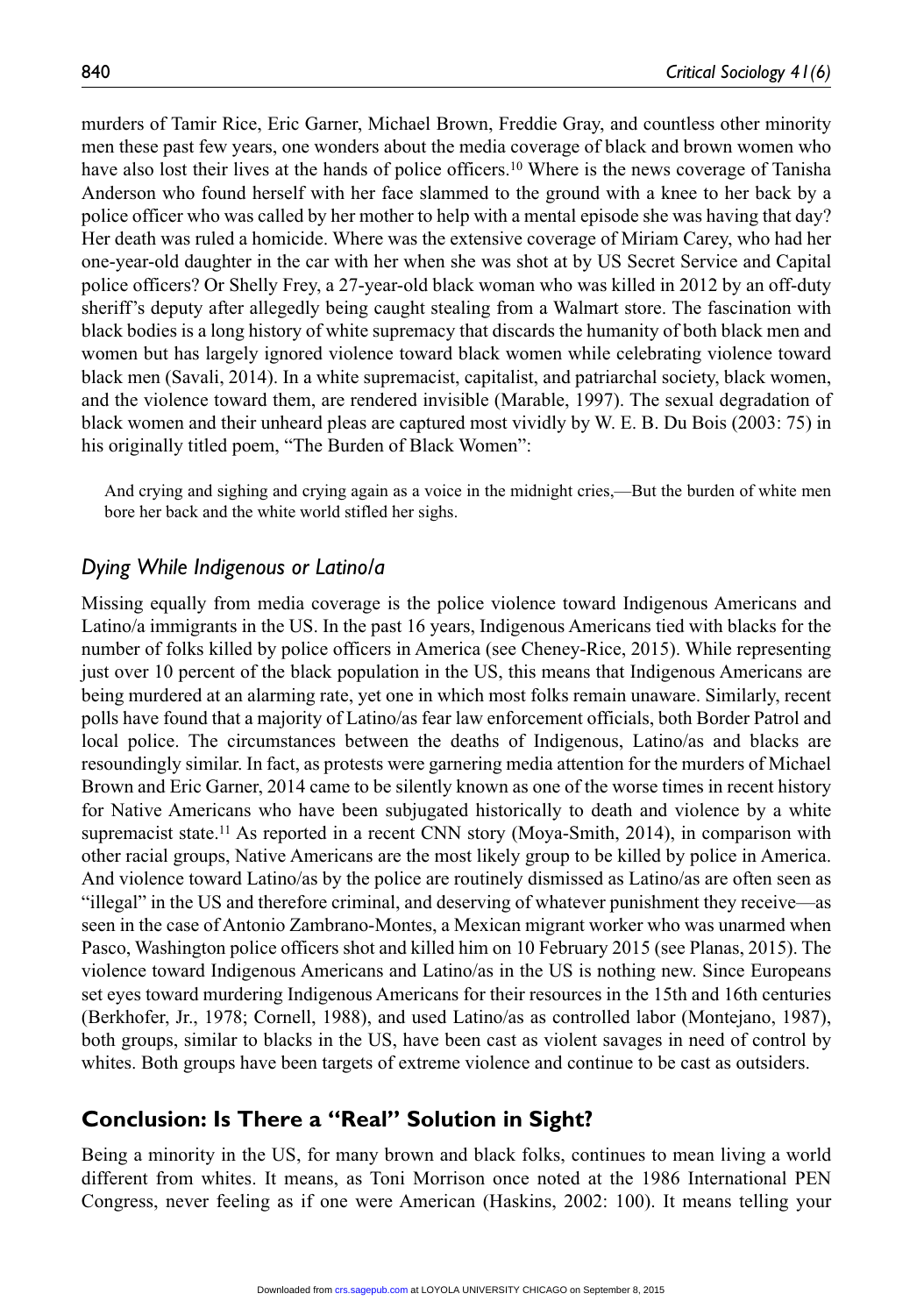children that they will not be fully accepted as equals in a world that privileges whites, and it means preparing them for a world in which they have to tread carefully for fear of their lives. In 2015 we ask ourselves again, echoing the question once posed by Martin Luther King, Jr., "where do we go from here?"

The struggles for justice and democratic transformation through peaceful means have only resulted in the deaths of more brown and black folks. When peaceful means have been shown to give little to no justice, whites become surprised and angry at minority protesters who fight back through anger of their own. Yet, this is not a new phenomenon; minorities have always fought back against their oppressors in various ways, some peaceful, some not (Fanon, 1963; Kelley, 2002; Marable, 1997, 1999). In every era, whites have found ways to control minorities: through slavery, through Jim Crow laws, and now increasingly through state agencies. What do you do when police are given a free pass to murder brown and black bodies, are "caught" lying or trying to cover up their illegal actions, or whose actions when deemed inappropriate are often downplayed or ignored? How do you deal with a system in which police actions toward minorities are deemed legitimate in the eyes of most whites?

Recent race scholars have called for a new black power movement (Marable, 1997), or a new civil rights movement (Bonilla-Silva, 2003). Central to this movement needs to be the firm understanding that in order to deal with racial and ethnic inequalities today we need to understand the "new racism" of the racialized social system (Bonilla-Silva, 1997, 2001, 2003). That is, despite positive changes in the legal system stemming from the Civil-Rights Era, the racial practices and mechanisms that have kept Blacks and other minorities subordinated have become less overt and more covert, subtle and ambiguous (Bonilla-Silva, 1997; Bonilla-Silva and Lewis, 2000; Smith, 1995). Further, despite the political and legal gains minorities have achieved in the past 50 years, and despite the fact that we have a black president occupying the highest political office in the US, the reality is that conditions for many blacks, Latino/as, and Indigenous Americans have become worse. The call for a new civil rights movement needs to recognize the larger collective in the struggle for inequality and justice against police and state brutality. This includes not only the blacklivesmatter movement, but also the Latino/alivesmatter, NativeAmericanlivesmatter, and womenlivesmatter movements. The progress forward must be well organized and embracing of the fact the struggle for equality has always been a struggle over race, class, and gender matters in America. One thing is clear: police violence toward brown and black bodies are not new, we just keep acting as if they are.

## **Funding**

This research received no specific grant from any funding agency in the public, commercial, or not-for-profit sectors.

### **Notes**

- 1. Shakur, Tupac (2002) They Don't Give a Fuck about Us. *Better Dayz*. Amaru, Tha Row. For more information on the album, see:<http://www.allmusic.com/album/better-dayz-mw0000663367>.
- 2. See *CNN Wire* (2015); see also Campbell (2015).
- 3. Although Baltimore police claimed that Freddie Gray was arrested for carrying an illegal weapon (switchblade), the State Attorney of Baltimore noted that the knife that Mr Gray was carrying was legal and therefore the police made an illegal arrest.
- 4. For more information, see Pearce (2014).
- 5. For more details on the individual cases, see:<http://mappingpoliceviolence.org/>
- 6. For the full report, see National Advisory Commission on Civil Disorders (1968).
- 7. Page 7 (Chapter 2) of the 1968 Kerner Report identified 12 major grievances from blacks that were divided into three distinct intensity levels. The most intense (level 1) included: police practices,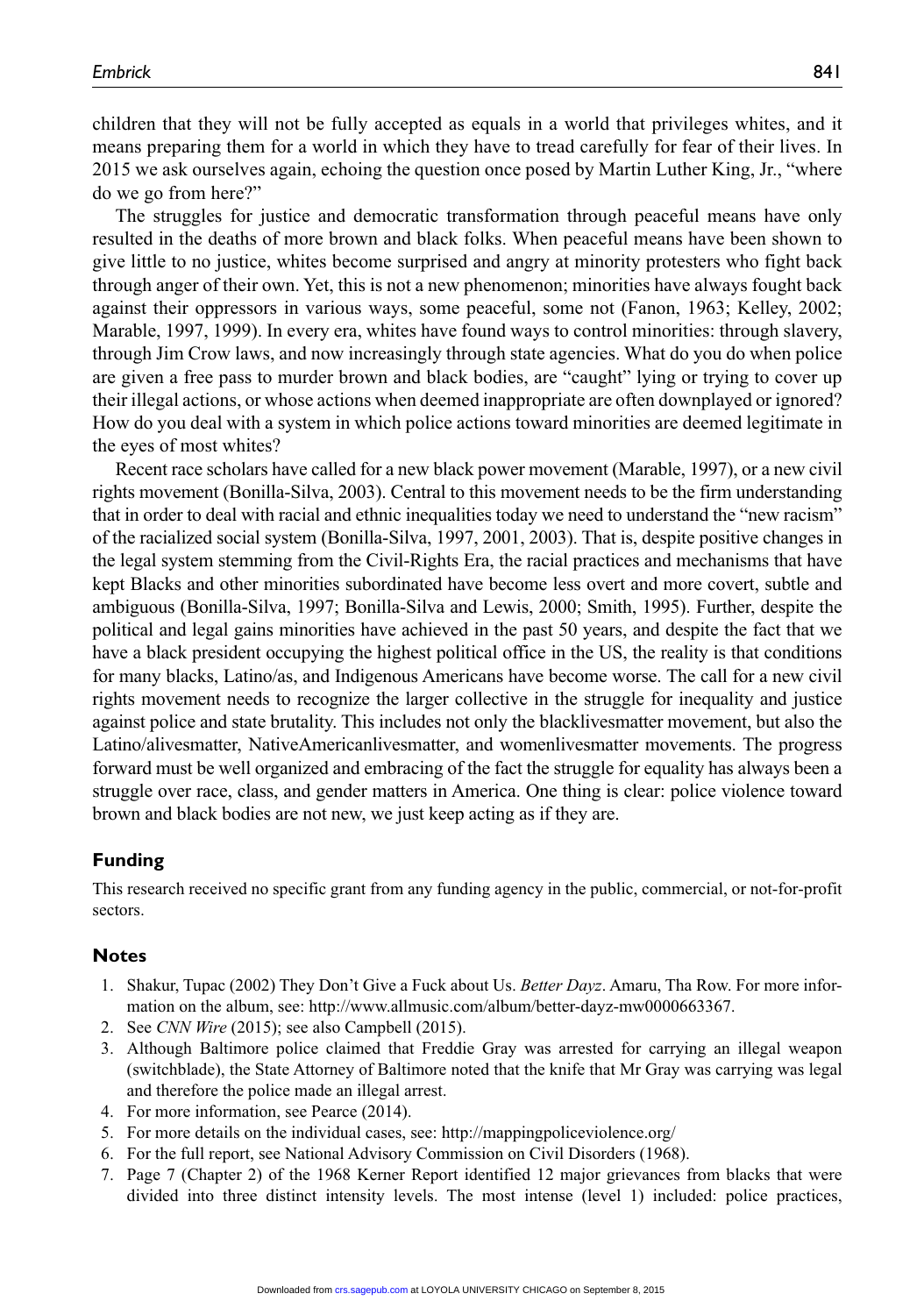unemployment and underemployment, and inadequate housing. Level 2 included: inadequate education, poor recreation facilities and programs, and ineffectiveness of the political structure and grievance mechanisms. Level 3 included: disrespectful white attitudes, discriminatory administration of justice, inadequacy of federal programs, inadequacy of municipal services, discriminatory consumer and credit practices, and inadequate welfare programs.

- 8. In Chapter 3, Hacker mentions a parable that was given to white students in which they woke up one day as a black man or woman. Students were then asked how much money they would need in order to be compensated for the change in skin tone. Most students suggested that \$1m per year was not out of the ordinary.
- 9. For further information, see: [http://www.people-press.org/2014/08/18/stark-racial-divisions-in-reactions](http://www.people-press.org/2014/08/18/stark-racial-divisions-in-reactions-to-ferguson-police-shooting/)[to-ferguson-police-shooting/](http://www.people-press.org/2014/08/18/stark-racial-divisions-in-reactions-to-ferguson-police-shooting/)
- 10. For a look at one of the few coverages on black women killed during police encounters, see: Abbey-Lambertz (2015).
- 11. Six Native Americans were reportedly killed by police in the last two months of 2014 alone. For more information, see:<http://lastrealindians.com/six-native-americans-killed-by-police-in-last-two-months-of-2014/>

#### **References**

- Abbey-Lambertz K (2015) The 15 black women were killed during police encounters. Their lives matter, too. *Huffington Post: Black Voices*, 13 February.
- Alexander M (2010) *The New Jim Crow: Mass Incarceration in the Age of Colorblindness.* New York, NY: The New Press.
- Berkhofer RF Jr (1978) *The White Man's Indian: Images of the American Indian From Columbus to the Present.* New York, NY: Vintage Press.
- Blow CM (2015) 'Lynch mob': Misuse of language. April. *New York Times*, 27 April. Available (accessed 20 May 2015) at: [http://www.nytimes.com/2015/04/27/opinion/charles-blow-lynch-mob-misuse-of](http://www.nytimes.com/2015/04/27/opinion/charles-blow-lynch-mob-misuse-of-language.html?_r=0)language.html? $r=0$
- Bonilla-Silva E (1997) Rethinking Racism: Toward a Structural Interpretation. *American Sociological Review* 62(3): 465–480.
- Bonilla-Silva E (2001) *White Supremacy & Racism in the Post-Civil Rights Era.* Boulder, CO: Lynne Rienner Publishers.
- Bonilla-Silva E (2003) *Racism without Racists: Color-Blind Racism & Racial Inequality in Contemporary America.* Lanham, MD: Roman & Littlefield.
- Bonilla-Silva E and Lewis AE (2000) 'This is a white country': The racial ideology of the Western nations of the world-system. *Sociological Inquiry* 70(2): 188–214.
- Campbell A (2015) Grand jury indicts six officers in Freddie Gray Case. *The Huffington Post*, 21 May.
- Cheney-Rice Z (2015) The police are killing one group at a staggering rate, and nobody is talking about it. *Identities.Mic*, 5 February. Available (accessed 5 May 2015) at: [http://mic.com/articles/109894/the](http://mic.com/articles/109894/the-police-are-killing-one-group-at-a-staggering-rate-and-nobody-is-talking-about-it)[police-are-killing-one-group-at-a-staggering-rate-and-nobody-is-talking-about-it](http://mic.com/articles/109894/the-police-are-killing-one-group-at-a-staggering-rate-and-nobody-is-talking-about-it)
- *CNN Wire* (2015) Freddie Gray's death deemed homicide; six officers face charges. 1 May. Available at: <http://wtvr.com/2015/05/01/freddie-grays-death-deemed-a-homicide-six-officers-face-charges/>
- Cole D (1999) *No Equal Justice: Race and Class in the American Criminal Justice System.* New York, NY: The New Press.
- Cornell S (1988) *The Return of the Native: American Indian Political Resurgence.* New York, NY: Oxford University Press.
- Du Bois WEB (1903) *Souls of Black Folk.* Chicago, IL: A.C. McClurg.
- Du Bois WEB (2003 [1920]) *Darkwater: Voices From Within the Veil.* New York, NY: Humanity Books.
- Embrick DG and Henricks K (2013) Discursive colorlines at work: How epithets and stereotypes are racially unequal. *Symbolic Interaction* 36(2): 197–215.
- Entman RM and Rojecki A (2001) *The Black Image in the White Mind: Media and Race in America.* Chicago, IL: The University of Chicago Press.
- Fanon F (1963) *The Wretched of the Earth.* New York, NY: Grove Press.